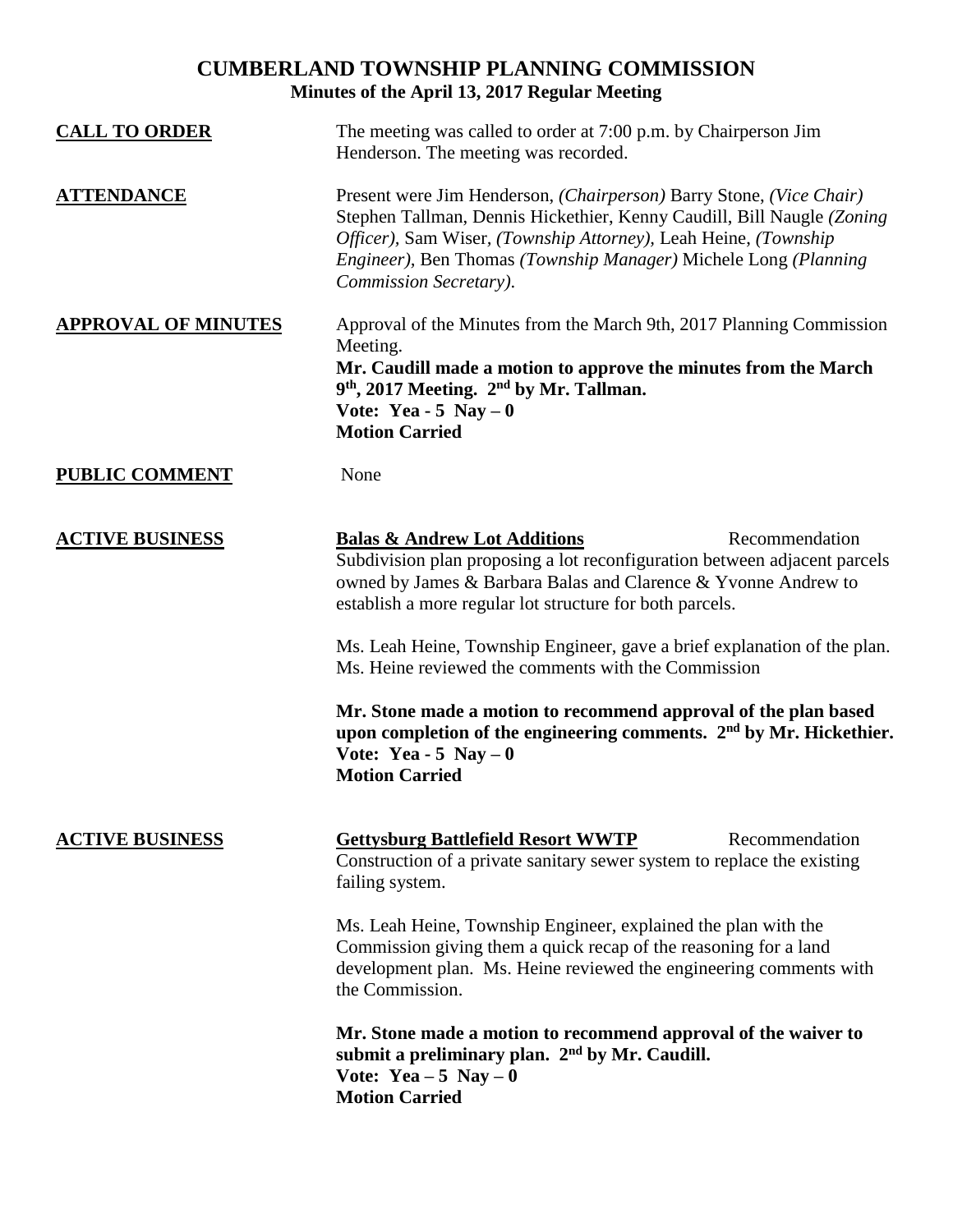**Mr. Stone made a motion to recommend approval of the plan based upon the engineering comments being completed including the WQM permit. 2nd by Mr. Hickethier. Vote: Yea - 5 Nay – 0 Motion Carried**

## **ACTIVE BUSINESS Cumberland Crossing at The Links at Gettysburg**

Recommendation Final subdivision plan proposing a planned community consisting of 43 single-family lots on 40.6 acres, located at the intersection of Mason Dixon Road and Swetland Road.

Ms. Leah Heine, Township Engineer, gave the Commission the history of the plan from the previous year of 2008 when this plan received preliminary approval. Ms. Heine then described the plan to the Commission. Ms. Heine stated that all the streets within the proposed development with not be taken over by the Township. Mr. Stone questioned the sewer crossing a municipal boundary line going into Mount Joy Township. Mr. Joseph McDowell, engineer for the applicant, showed the Commission the layout of the crossing on the plans. Ms. Heine reviewed the engineering comment letter from June 24, 2008 which were conditions of approval for the preliminary plan. Ms. Heine clarified, the plan was given conditional approval in 2008 and these are the conditions of that approval which were never addressed. Ms. Heine reviewed the current comment letter, dated April 12, 2017, with the Commission. Ms. Heine mentioned some changes in the final plan which differentiate from the preliminary plan. Mr. McDowell said they have been working with Aqua regarding the water supply for the proposed development. Ms. Heine stated that they need to decide which set is the 'controlling' set of plans, the preliminary set or the final set. Mr. Joe McDowell stated he would schedule a meeting with Leah to review the outstanding comments and he would also schedule a meeting with the Barlow Fire Department to ensure the roads will accommodate fire apparatus.

**Mr. Tallman made a motion to table the plan to work on the outstanding comments. 2 nd by Mr. Caudill. Vote: Yea - 5 Nay – 0 Motion Carried**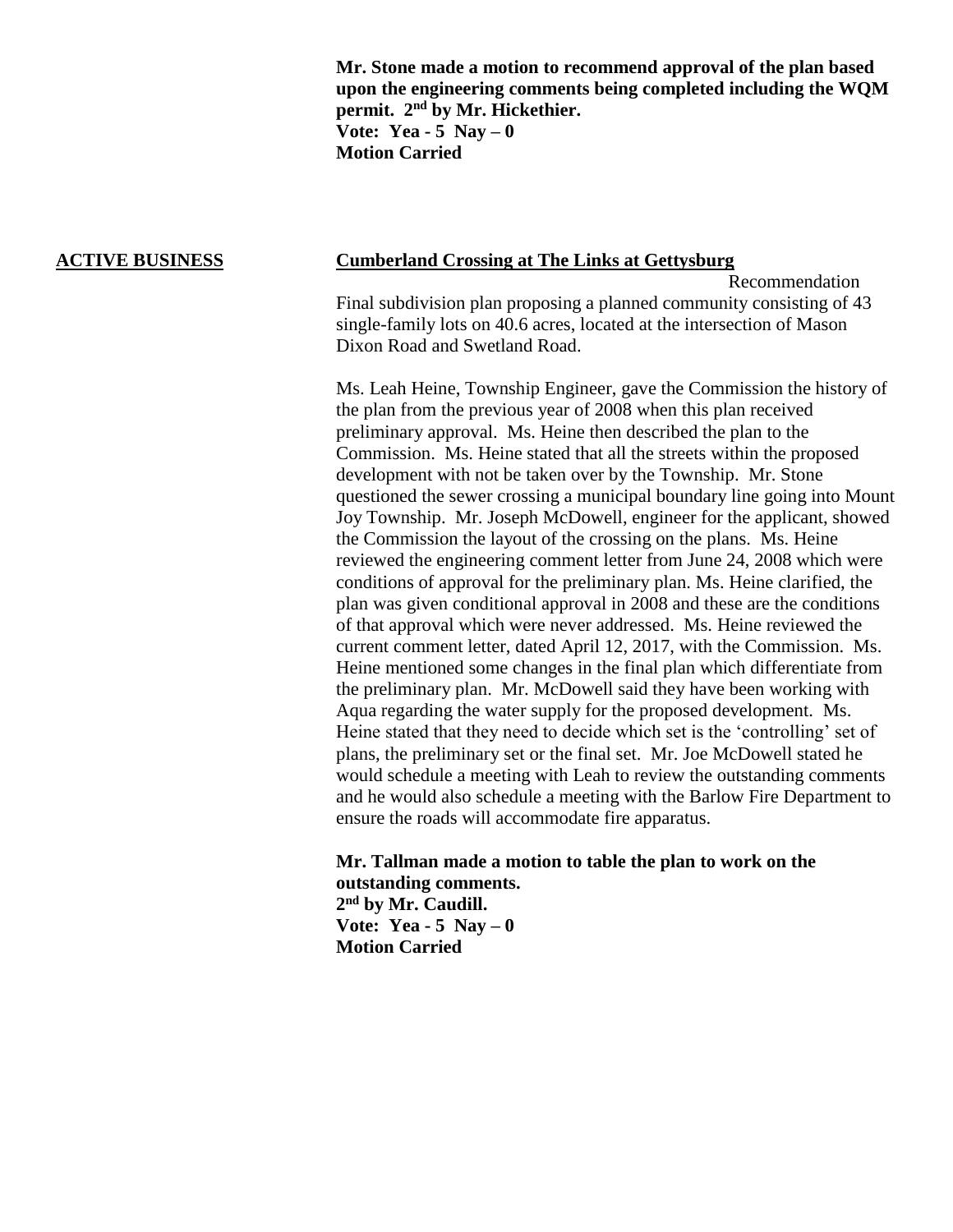### **NEW BUSINESS Draft Land Use Assumptions Report** Recommendation

Review the land use assumptions report for the transportation impact fee ordinance revisions.

Mr. Wiser announced that he asked Mr. Merkle, from Adams County Planning, to clarify their assumptions on future land use whether or not they included only permitted by right uses or if they included special exceptions and conditional uses which could make a pretty significant impact on future land uses. Mr. Wiser also asked Mr. Merkle to clarify that the future growth is based on historical assumptions and not necessarily a review of all potential land uses and available land within the Township. Mr. Wiser felt with this clarity it will help what these assumptions are built on. Mr. Wiser said Mr. Merkle agreed to address the comments and submit a revised draft. Mr. Wiser stated that the plan will most likely not be revised after the comprehensive plan update but he did not feel the new comprehensive plan would have a significant impact on this updated plan. Mr. Wiser advised the Commission that they needed to give the Supervisors a recommendation on this draft report.

**Mr. Stone made a motion to recommend approval of the land use assumptions report to the Board of Supervisors. 2 nd by Mr. Caudill. Vote: Yea-4 Nay-0 (Mr. Hickethier abstained) Motion Carried.**

**NEW BUSINESS Round Top Campground WWTP** Recommendation Review minor land development plan for upgrades to existing wastewater treatment plant.

> Ms. Leah Heine explained the plan to the Commission. Mr. Wiser verified that this treatment plant serves the Round Top campground along with S&S Service Center which will soon be purchased by Harrington Brothers. Ms. Heine reviewed the engineering comments with the Commission. Mr. Greg Adleman, representing the applicant, was in agreement with the comments. Mr. Morse, engineer representing the applicant, submitted additional information regarding the floodplain. Ms. Heine asked for a courtesy review from Rusty Ryan at the Conservation District. Mr. Adleman was in agreement with that courtesy review. Mr. Caudill questioned the demolition of the tank and wanted to make sure the 12 foot hole in the ground will be taken care of in a timely manner to avoid standing water, mosquitos, and any accidents with visitors. Mr. Adleman agreed to add a note to the plan giving 6 months for cleanup.

**Mr. Stone made a motion to recommend approval based upon the engineering comments and adding a note regarding cleanup of the demolition of the old system. 2 nd by Mr. Caudill. Vote: Yea-5 Nay-0 Motion Carried**